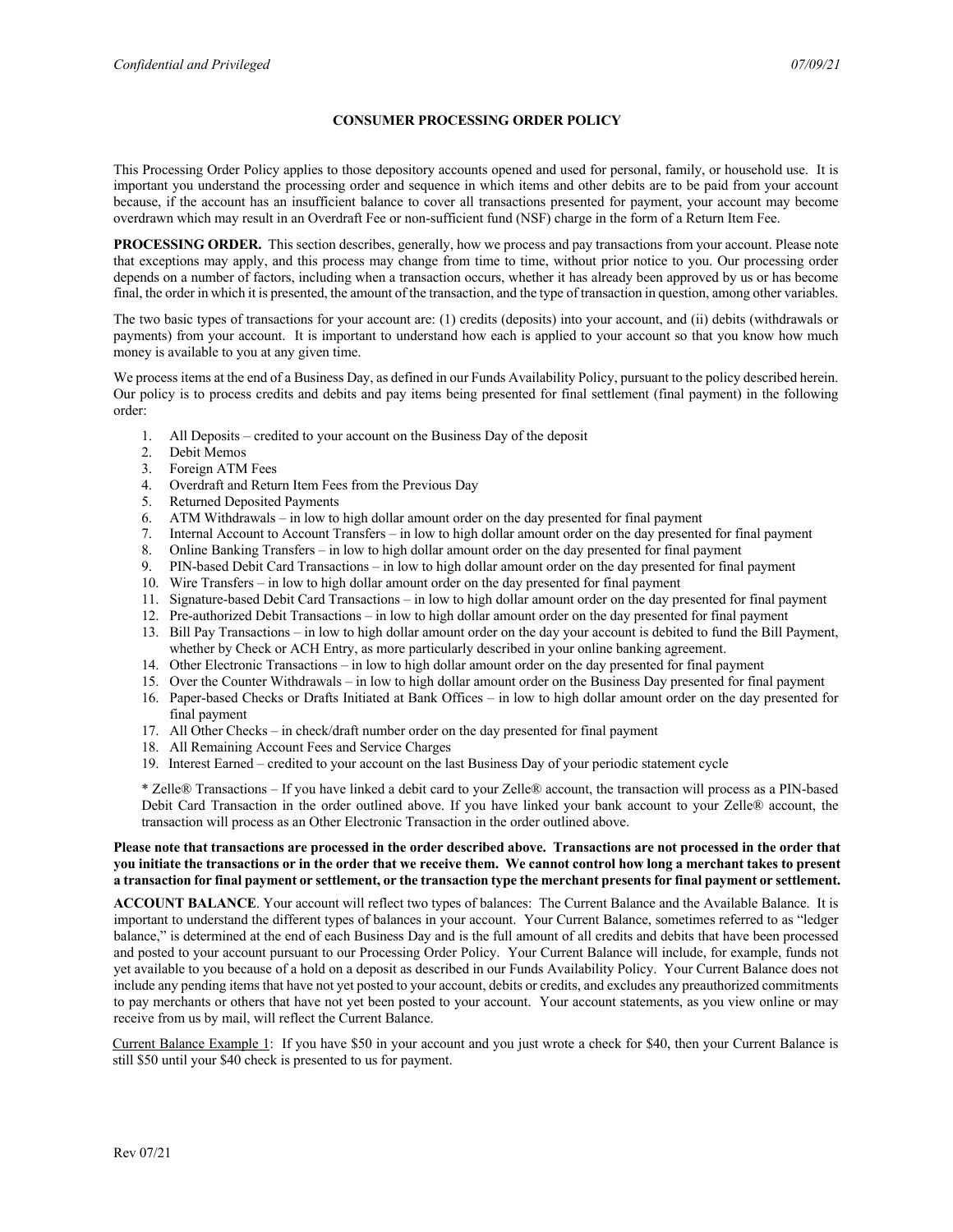Current Balance Example 2: Assume you have \$100 in your account and you make a debit card purchase for \$75. Although we may have electronically authorized the transaction, at the merchant's request at the time of your purchase, your Current Balance remains \$100 until the debit card purchase is presented to us for settlement by the merchant.

Your Available Balance reflects the Current Balance in your account plus transactions conducted during the day of which we are informed prior to our processing and/or final settlement. The Available Balance is calculated by subtracting any holds placed on the availability of funds, including for pending transactions we know about, and adding deposits and provisional credits. The Available Balance includes deposits you have made after the designated cut-off time for a particular Business Day and, while the funds are immediately available to authorize ATM or one-time debit card transactions, they may not be available to pay checks or other items presented to us for payment on the same Business Day. When you access our online and mobile banking features, these will inform you of your Available Balance and Current Balance at the time of log-in. Overnight processing typically occurs between 9PM EST and 5AM EST on a Business Day, online and mobile balances may not be updated during this time. You should check your balances outside of this time for the most current information.

Available Balance Example 1: Assume you have a \$40 Current Balance and a \$60 pre-authorized debit for your gym membership is presented for payment by the merchant. Your mobile and online account balances will show this merchant's transaction as pending for payment and will reveal that your then Available Balance will be reduced to a negative \$20, but your Current Balance for that day will remain unchanged. You can bring your Available Balance to an amount equal to or greater than \$0, and avoid the imposition of an Overdraft Fee if you make a deposit of at least \$20 to your account prior to settlement of the pre-authorized debit.

Available Balance Example 2: Assume you have a \$50 Current Balance. After close of business, you then deposit \$100 cash into a WesBanco ATM. Your Available Balance will be \$150. However, your Current Balance will remain at \$50, because you deposited the cash into an ATM after our 3:00 pm (Eastern Standard Time) cut off time.

IT IS VERY IMPORTANT TO UNDERSTAND THAT YOU MAY STILL OVERDRAW YOUR ACCOUNT EVEN THOUGH THE AVAILABLE BALANCE AND CURRENT BALANCE APPEAR TO SHOW THERE ARE SUFFICIENT FUNDS TO COVER A TRANSACTION. Your Available Balance may not reflect all your outstanding checks, bill payments that you have authorized, or other outstanding transactions that have not been finally paid from your account. For example, in the Current Balance Example 1 above, the outstanding check will not be reflected in either your Current Balance or Available Balance until it is presented for final payment and paid from your account. In addition, your Available Balance may not reflect all your pending debit card transactions or ATM withdrawals. For example, in the Debit Card Transaction Example 2 below, if the merchant obtains initial authorization for the \$50 debit card transaction but does not submit the transaction for final payment within three (3) business days after initial authorization, we may increase your Available Balance by the previously authorized amount. This means that your Available Balance will not reflect the pending transaction unless and until the transaction has been presented for final payment and paid from your account. Even though your Available Balance has increased and is no longer reduced by the pending transaction, your obligation to pay the merchant still applies, and when the merchant presents the transaction for final payment, your Available Balance and Current Balance will be reduced. (PLEASE NOTE: Regardless of whether a transaction remains pending or whether the transaction is reflected in your Available Balance, all transactions are processed and paid in accordance with the Processing Order Policy and may overdraw your account and incur an Overdraft Fee or Return Item Fee if you do not have sufficient funds when the transaction is presented for final payment and paid or returned by us.)

**The best way to know how much money you have and avoid paying Overdraft Fees and Return Item Fess is to record and track all your transactions closely.** Therefore, we encourage you to keep accurate records and practice good account management. This will help you to avoid creating overdrafts or NSF items and potentially incurring the resulting fees and charges.

**Point of Sale Debit Card Transactions.** When you use your debit card to withdraw funds from your account at an ATM or make a debit card transaction, the withdrawal or transaction is authorized based on your Available Balance. Upon the authorization of the debit card transaction, your Available Balance is reduced by the amount authorized, but your Current Balance is not affected at that moment.

A delay may occur between the time a debit card transaction is authorized (the time when you used your debit card at a store, for example) and the time when the debit card transaction is ultimately settled and paid from your account. Settlement delays are common and may be caused by several factors, including, but not limited to, a merchant's delay in submitting a debit card transaction, or if a transaction is authorized on a non-Business Day or after close of business. If we use your Overdraft Honor limit to pay any item that otherwise would overdraw your account or to authorize an ATM or debit card transaction, this may result in an Overdraft Fee.

In some cases, your Available Balance may have had sufficient funds to cover a debit card transaction at the time you used your debit card and the transaction was authorized, but intervening transactions processed after the debit card transaction was authorized, may reduce your Available Balance. If, at the time a debit card transaction is presented to us for final payment and settlement, your Available Balance after processing is insufficient to pay the transaction, this may cause an overdraft and you may be assessed an Overdraft Fee. **Overdraft determinations are made at the time of final payment and settlement, not at the time a transaction is authorized.** For the sake of clarity, please understand that the authorization of a debit card transaction does not segregate, escrow, or ensure that those funds will be available for the future settlement of that particular transaction. At all times,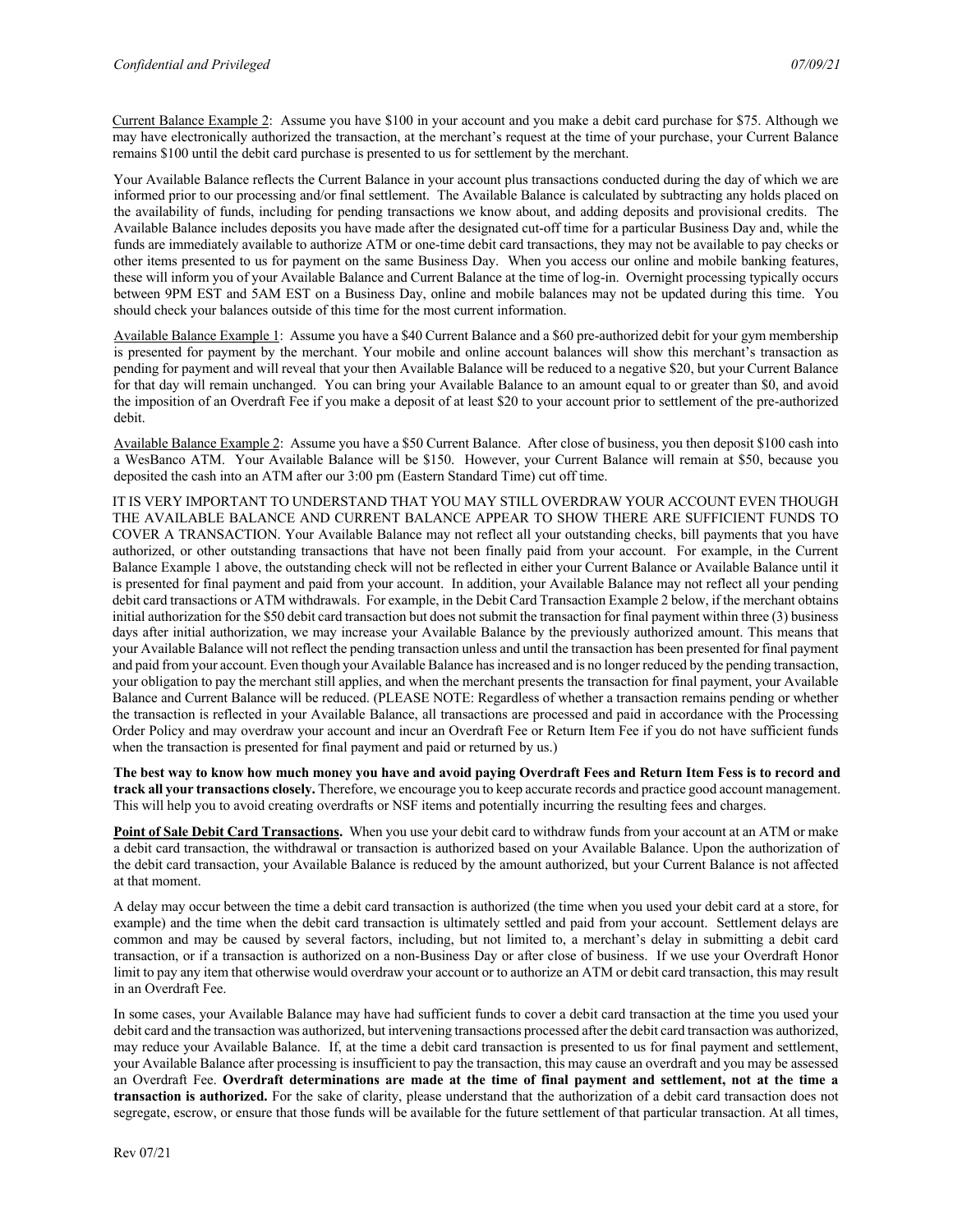you are responsible for ensuring that your account(s) has a sufficient Available Balance to pay all your transactions, withdrawals, and debit items (including debit card transactions) when they are presented to us for final payment and settlement. In the event you have an insufficient Available Balance when a debit card transaction, which was previously authorized, is presented to us for final payment and settlement, we may, at our discretion, refer to your Current Balance as it exists on the day following our processing (instead of your Available Balance at the time of processing), and if your Current Balance is sufficient to pay and settle the transaction, we will waive the Overdraft Fee that otherwise would be assessed.

POS Debit Card Transaction Example 1: Assume you begin the Business Day with a \$20 Current Balance and a \$20 Available Balance, and you do not have one of our Overdraft Protection Options as discussed below. If you try to use your debit card to make a \$90 purchase at a merchant's store (a "POS"), the merchant's attempt to obtain authorization for that POS transaction will be declined. Your Current and Available Balances will remain unchanged, and you will not be assessed an Overdraft Fee or Return Item Fee.

POS Debit Card Transaction Example 2: Assume you begin the Business Day with a \$80 Current Balance and a \$80 Available Balance. Also assume you conduct a debit card transaction at a Merchant's store (a "POS") for \$50 during the morning hours, which is authorized and consequently reduces your Available Balance to \$30. (Your Current Balance is still \$80.) During the afternoon, you go to a WesBanco ATM to withdraw \$80. Unless you have our Overdraft Honor with Opt-In Feature, your attempt to withdraw the \$80 will be declined because you will not have a sufficient Available Balance. However, if you do have our Overdraft Honor with Opt-In Feature, then (1) your ATM transaction will be completed; (2) your Available Balance will be reduced; and (3) if the Bank receives the POS transaction that same day for final payment and settlement, then that night, during processing, the ATM withdrawal would post first under the Processing Order Policy before the POS debit card transaction and, because your Current Balance is now negative \$50, you consequently would be assessed an Overdraft Fee for the POS transaction.

POS Debit Card Transaction Example 3: Assume you begin the Business Day ("Business Day 1") with a \$50 Current Balance and a \$50 Available Balance. Also assume you conduct a debit card transaction at a Merchant's store (a "POS") for \$40 during the morning hours, which is authorized and consequently reduces your Available Balance to \$10. (Your Current Balance is still \$50.) During the afternoon, you go to another Merchant's store (a "POS") and conduct a debit card transaction for \$20. Unless you have our Overdraft Honor with Opt-In Feature, your attempt to make the \$20 purchase will be declined because you will not have a sufficient Available Balance. However, if you do have our Overdraft Honor with Opt-In Feature, then your debit card transaction will be authorized, and your Available Balance will be reduced to negative \$10. Assume that the next day ("Business Day 2"), your \$20 POS debit card transaction is presented to the Bank for final payment and settlement. That night, during Processing, the \$20 POS debit card transaction would post under the Processing Order Policy. Although your Available Balance is negative \$10, your Current Balance is now \$30. The following day ("Business Day 3"), the Bank will refer to your Current Balance, and because your Current Balance is sufficient to pay and settle the transaction, the Bank will waive an Overdraft Fee that otherwise would be assessed. Later that day, your \$40 POS debit card transaction is presented to the Bank for final payment and settlement. That night, during processing, the \$40 POS debit card transaction would post under the Processing Order Policy, and because your Current Balance is now negative \$10, you consequently would be assessed an Overdraft Fee for the \$40 POS transaction.

As part of our overdraft practices and our Overdraft Honor Program, we will not authorize ATM withdrawals or one-time debit card transactions unless you have a sufficient Available Balance at the time the ATM withdrawal or one-time debit card transaction is initially authorized, or you specifically opted in to our Overdraft Honor with Opt-In Feature. If you are in our Overdraft Honor with Opt-In Feature, we will authorize ATM withdrawals and one-time debit card transactions against your Available Balance plus your available Overdraft Honor limit. We may also consider other overdraft protection programs, including a WesBanco companion account or an overdraft line of credit, up to your limits in these programs.

We will not charge a fee if your account is overdrawn by \$5.00 or less or if the transaction causing the overdraft is less than \$1.00. We will not charge a fee if your account is overdrawn by the assessment of a bank fee. We charge a Collection Fee if the account's Current Balance remains overdrawn for ten days as a result of an Overdraft, including Overdrafts as a result of a bank assessed fee. We limit Return Item Fees and Overdraft Fees to a maximum of five (5) such charges, in the aggregate, per Business Day per account.

**MAINTAINING A POSITIVE BALANCE.** You agree not to overdraw your account. You agree to monitor your account balance(s) to ensure an overdraft does not occur. It is your responsibility to maintain an account with sufficient Available Balance to pay presented items and transactions. If your account lacks a sufficient Available Balance after processing to pay a check and/or preauthorized debit activity (not otherwise a preauthorized one-time debit card transaction) presented for payment, we may (1) return the item or (2) pay the item, at our discretion. If an item drafted by you (such as a check) or a debit transaction or entry you create is presented for payment in an amount that is more than the Available Balance in your account after processing, and we decide not to pay the item or transaction, you agree that we can charge you a Return Item Fee, in an amount based on our current Schedule of Fees. In the case of any one-time debit card transaction where we previously had authorized the transaction for the merchant, if at the time of processing of the subsequent settlement your account does not then have a sufficient Current Balance, then we will pay to the merchant the transaction amount and we may assess you an Overdraft Fee.